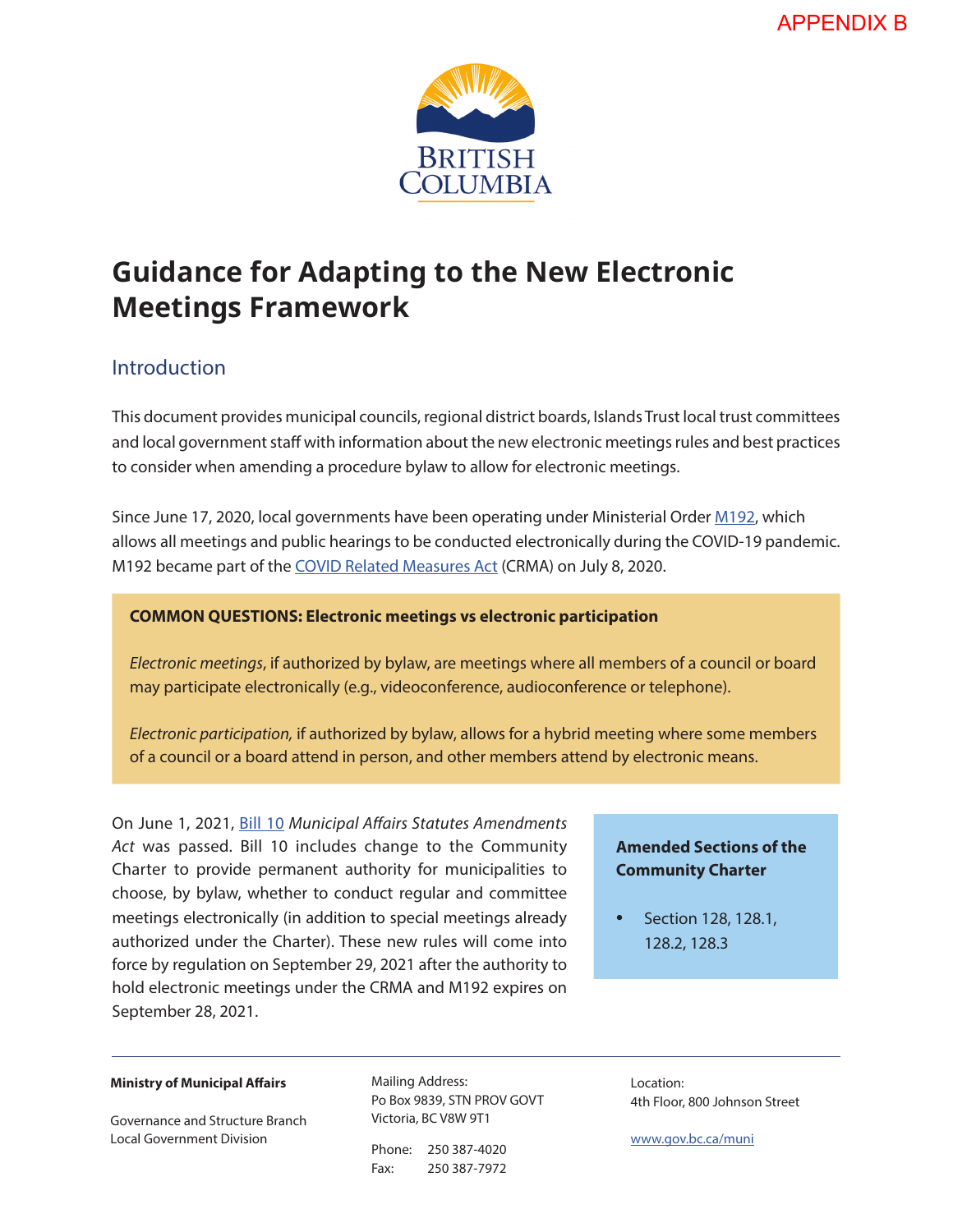Further work will be done to update regulations and align meeting rules to ensure that the new, broader electronic meeting authorities apply to all local governments, including the City of Vancouver, regional districts and the Islands Trust. The intention is that the updated regulations will be brought into force at the same time as the amendments to the Charter and coincide with the expiration of M192 under CMRA. This will allow time for local governments to consider the new authorities and whether to amend their procedure bylaw.

Under the permanent new rules, local governments are not required to adopt electronic meeting provisions in their procedure bylaw if there is no intention to hold electronic meetings. However, local governments are encouraged to proactively consider whether there are circumstances where electronic meetings may be beneficial for the community. The Ministry has heard many local governments express the advantages and enhanced transparency and accessibility that electronic meetings offer their residents. The decision whether to authorize electronic meetings in a procedure bylaw will depend on local circumstances such as:

- Population size;
- Available technology; and
- The needs of the council or board, staff and the public, for example improved accessibility or flexibility.

### **COMMON QUESTIONS: When can local governments amend their procedure bylaw to allow for electronic regular and committee meetings?**

- The new authorities for electronic regular and committee meetings in the Community Charter will be brought into force by regulation on September 29, 2021 once Ministerial Order [M192](https://www.bclaws.gov.bc.ca/civix/document/id/mo/mo/m0192_2020) and the [COVID Related Measures Act](https://www.bclaws.gov.bc.ca/civix/document/id/complete/statreg/20008) (CRMA) have expired, 90 days after the end of the provincial state of emergency (September 28, 2021).
- Local governments are encouraged to initiate a review of their current procedure bylaw and consider whether any amendments are required to prepare for when the authority to hold electronic meetings under M192 ends.
	- º *Local governments must not amend their procedure bylaws until the provincial amendments are brought into force on September 29, 2021.*
	- º Local governments can continue to hold electronic meetings and electronic public hearings under the authority of M192.
- Once the amendments are brought into force, local governments can then provide public notice, communicate changes to the public, and begin to do readings of an amended procedure bylaw.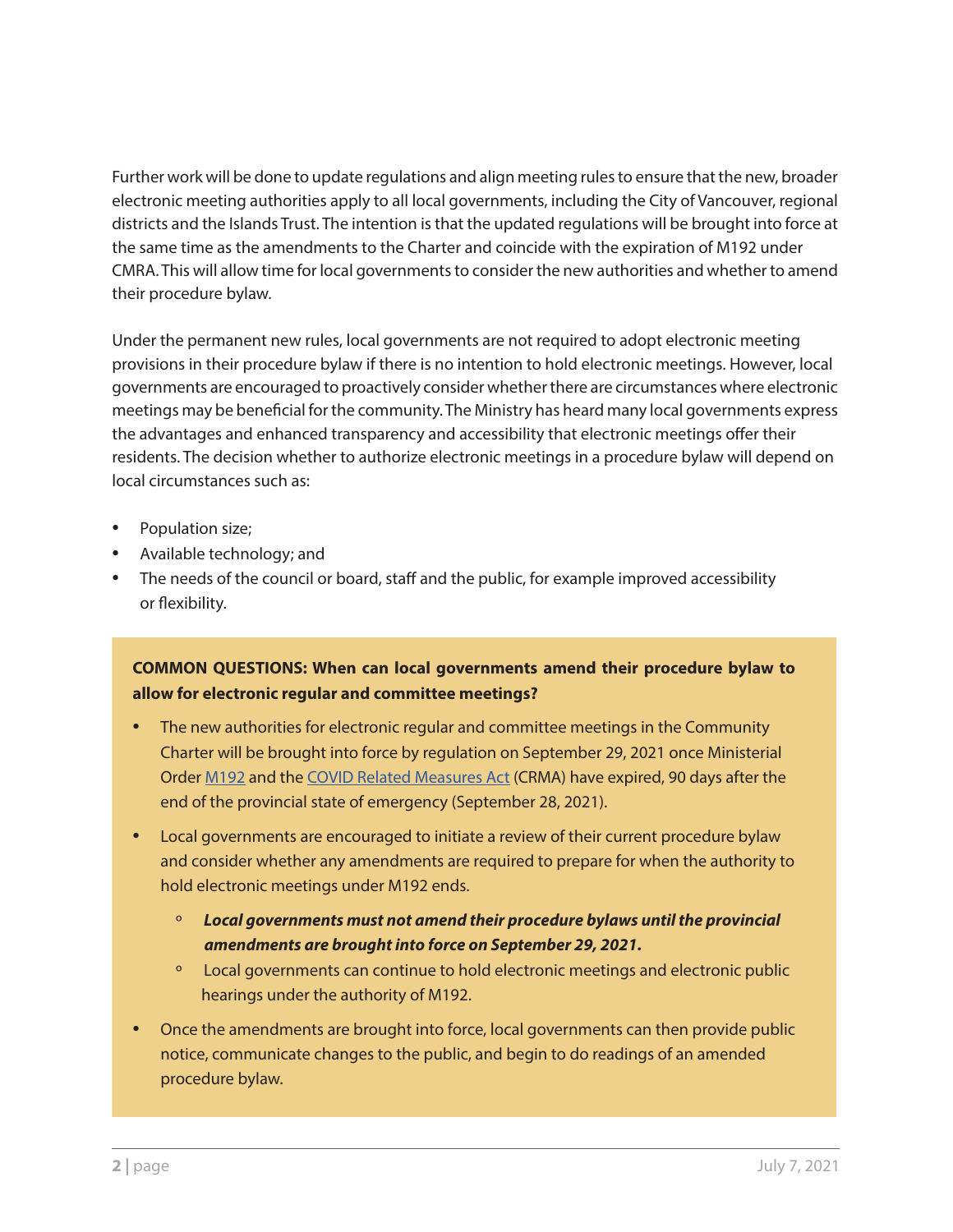## Electronic Meetings

All local government meetings must be open to the public unless the subject matter falls under the closed meetings provisions in the legislation. The requirement for open meetings is intended to ensure openness, transparency and accountability.

Electronic meetings may be a useful tool for councils and boards in certain circumstances; however, as a best practice, they should not be a substitute for all inperson meetings. Local government electronic meetings should attempt to resemble in-person meetings as much as possible, adhering to rules of procedural fairness and the local government's procedure bylaw.

When brought into force, the new electronic meeting rules will give authority to councils and boards to conduct regular and committee meetings electronically, if authorized in their procedure bylaw. Councils and boards may want to consider under what circumstances to allow electronic meetings in their community, for example, emergency circumstances only or to increase accessibility and create more flexibility.

The legislation continues to provide councils and boards the option to hold special meetings

*Regular council and board meetings* are regularly scheduled meetings of a council or board as required by the local government legislation

A *special meeting* is a council or board meeting other than a regular or statutory meeting.

A *council or board committee* may be:

- a select or standing committee that includes council or board members and members of the public appointed to the committee
- any other body established by a council or a board that is composed solely of council or board members.

electronically, by bylaw, and to allow some electronic participation of members at meetings (regular, special or committee). Best practices for electronic special meetings and electronic participation can be found in the [Procedure Bylaw Guide: For B.C.'s Local Governments](https://www2.gov.bc.ca/assets/gov/british-columbians-our-governments/local-governments/governance-powers/procedure_bylaw_guide_for_bc_local_governments_december_2020.pdf).

If a council or board authorizes electronic meetings in the procedure bylaw they should consider additional rules or policies for the conduct of electronic meetings. Some of these rules may be included in the procedure bylaw and others may

be more appropriately placed in an electronic meetings policy, technology policy, code of conduct, or public participation policy.

It is at the discretion of local governments to determine procedural rules for other kinds of advisory committees and bodies barring any legislated rules. Although there is no requirement to put procedures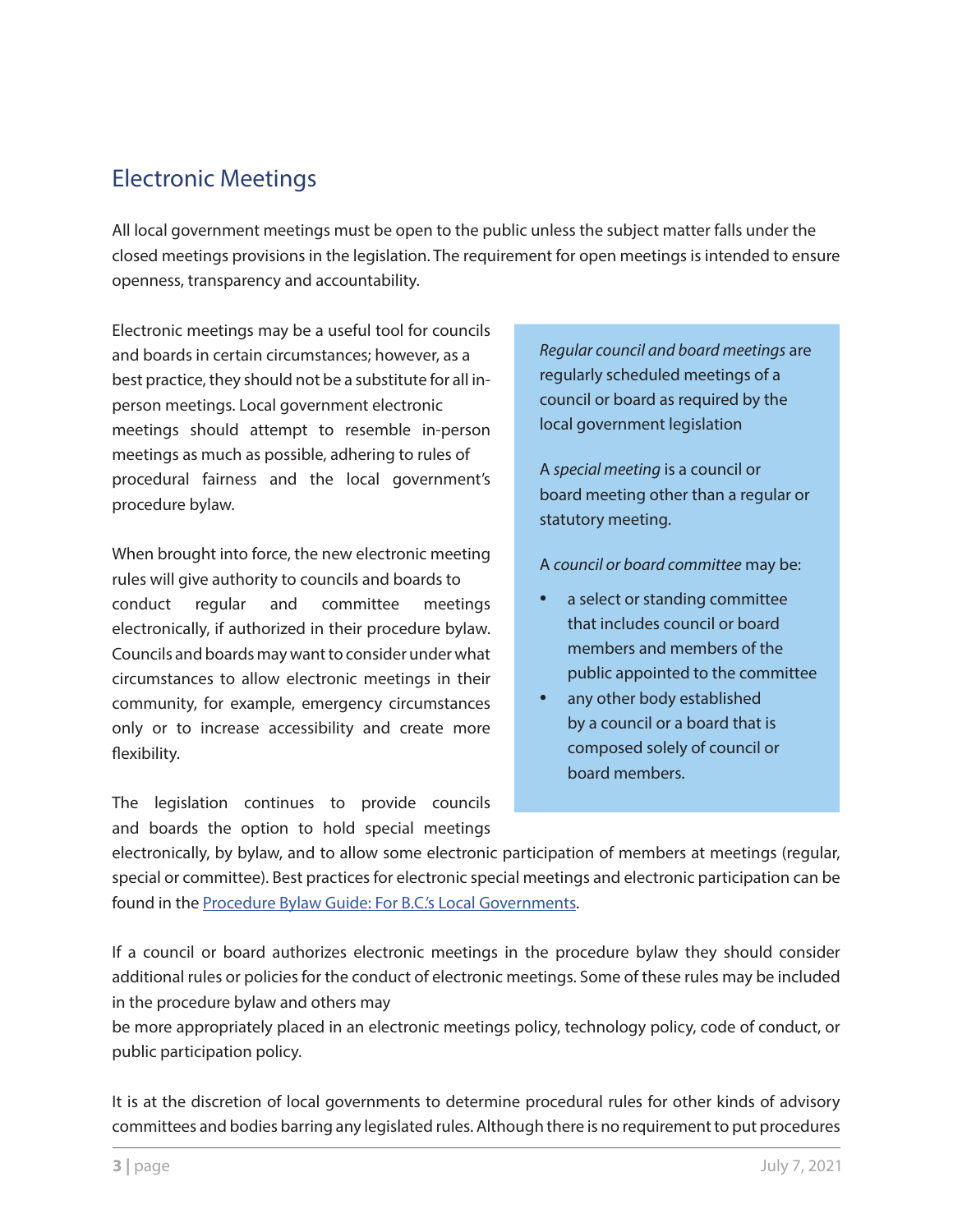for electronic meetings for other advisory bodies in the procedure bylaw, as a best practice, local governments are encouraged to align meeting rules to ensure accessibility, openness and transparency for the public also exists for these other types of meetings (e.g., community commissions).

If a council or board wants to allow for electronic regular and committee meetings in emergency situations only, ensure that consideration is given to defining what constitutes an emergency, such as a provincial or local state of emergency. Depending on how the council or board chooses to word the bylaw, the local government may wish to seek legal advice to be certain that there is a common understanding of when the bylaw would allow for electronic regular and committee meetings to be held.

### **COMMON QUESTIONS: Electronic public hearings and the procedure bylaw**

Amendments to the *Local Government Act* will also enable local governments – at their discretion - to hold electronic public hearings. These amendments will also be brought into force at the same time as the amendments for electronic meetings, once M192 is no longer in force.

Procedures for public hearings are not required in a local government procedure bylaw; however, those local governments that have included public hearing procedures in their procedure bylaw are encouraged to review their public hearing procedures and update as necessary to accommodate the new authorities.

# Amending the Procedure Bylaw to Enable Electronic Meetings

For detailed information about amending a local government procedure bylaw please see [Procedure](https://www2.gov.bc.ca/assets/gov/british-columbians-our-governments/local-governments/governance-powers/procedure_bylaw_guide_for_bc_local_governments_december_2020.pdf)  [Bylaw Guide: For B.C.'s Local Governments \(PDF\).](https://www2.gov.bc.ca/assets/gov/british-columbians-our-governments/local-governments/governance-powers/procedure_bylaw_guide_for_bc_local_governments_december_2020.pdf) **The procedure bylaw must not be amended until the new electronic meeting rules are in force.**

Local governments will want to proactively consider whether electronic regular and committee meetings are appropriate for their community before making changes to the procedure bylaw. If amendments are planned, local governments are encouraged to consider an opportunity for the public to provide comment and questions on electronic meetings.

Councils and boards may want to use the existing authorities for special electronic meetings and electronic participation (if permitted in the local government procedure bylaw) to assist with the process of amending the procedure bylaw. This may include holding a special electronic meeting to do the readings of the amended procedure bylaw (with some council or board members participating electronically).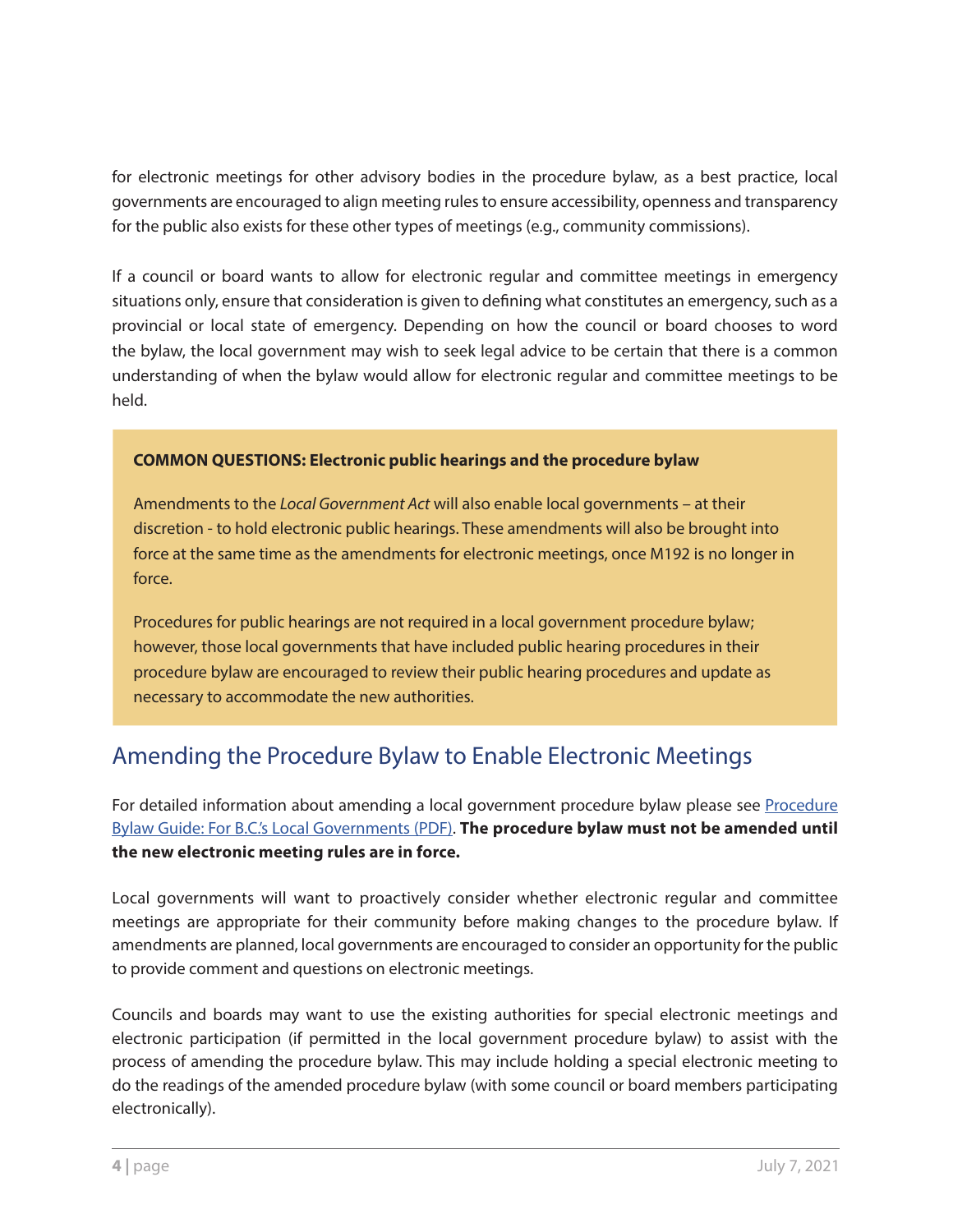### **COMMON QUESTIONS: What to consider before authorizing electronic meetings**

- Do electronic meetings increase accessibility for elected officials and the public?
- Does the council or board want to authorize electronic regular and committee meetings? If yes, under what circumstances?
- Can the legislative requirements for electronic meetings be met (e.g. meeting participants are able to hear, or watch and hear, each other; members of the public may attend a specified place to hear, or watch and hear, the proceedings)?
- Does the procedure bylaw currently authorize electronic special meetings and electronic participation? Are there limits on the number of times or consecutive number of meetings a council or board member can participate electronically? Do these limits apply in emergency scenarios?
- Are there electronic meetings procedures (e.g. procedure bylaw, electronic meetings policy or technology policy) for the chair and staff to follow for electronic meetings?
- Can council or board members participate in both open and closed meetings electronically? If closed meetings are authorized, how is confidentiality being maintained by the participating council or board members?
- Is the technology available reliable? How secure is the wifi used for remote access? Are there plans for new or additional technology to support electronic meetings?
- Does the technology support elected officials and the public to participate in electronic meetings (and allow everyone to hear, or watch and hear the meeting)?
- Does the code of conduct (if applicable) support electronic meetings?
- Is there a public facing document for the public to understand how to participate in electronic meetings?
- Are electronic meetings accessible to persons with disabilities (e.g. closed captioning)?
- Is there staff capacity to support electronic meetings?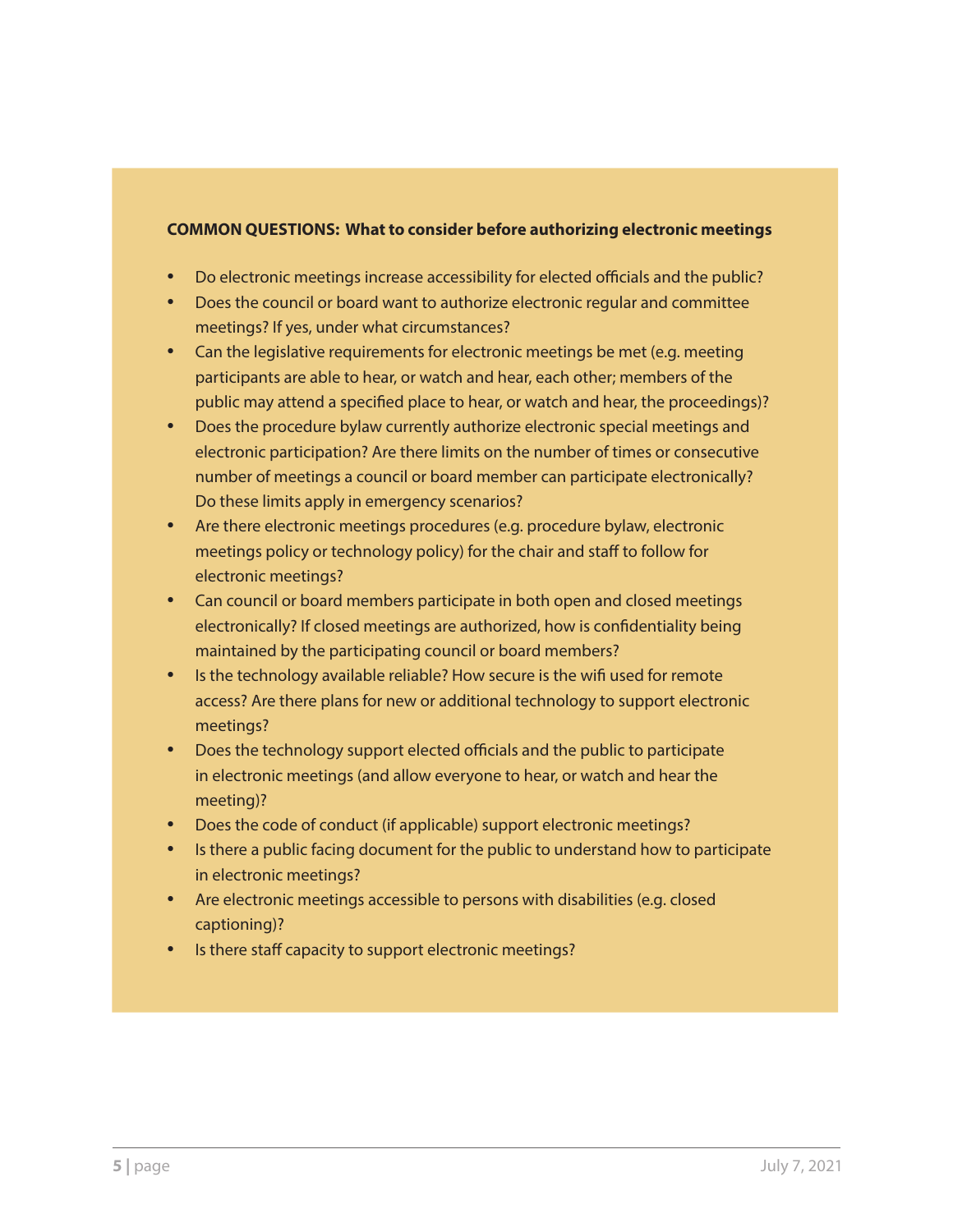# New Legislative Requirements for Electronic Meetings - Municipalities

#### **Electronic Regular Council Meetings**

Under the Charter, electronic regular council meetings must:

- Be authorized in the procedure bylaw;
- Be conducted in accordance with the procedure bylaw;
- Establish procedures for giving advance notice of regular meetings to be held electronically;
- Provide notice of the way in which the regular meeting is to be conducted and the place where the public can attend to hear, or watch and hear, the regular meeting;
- Provide a location for the public to attend to hear, or watch and hear the meeting;
- Use technology that enables the meeting participants and the public to hear, or watch and hear, each other (members participating in electronic regular council meetings are deemed to be present at the meeting); and,

#### **Municipalities**

*Community Charter*

Section 128 Electronic regular council meetings

The term "facilities" in the legislation is used to refer to the technology used for conducting electronic meetings.

The term "municipal officer" refers to those officer positions established by bylaw. The term "municipal officer" also applies to the officer's deputy and any person designated by the council to act in the officer's place.

Have a designated municipal officer at the place where the public can attend.

#### **Electronic Council Committee Meetings**

Electronic council committee meetings must:

- Be authorized in the procedure bylaw;
- Be conducted in accordance with the procedure bylaw;

### **Municipalities**

*Community Charter*

- Section 128.2 Electronic council committee meetings
- Provide advance public notice and establish procedures for giving notice including the way in which the committee meeting is to be conducted;
- Use technology that enables the meeting participants and the public to hear, or watch and hear, the meeting (members participating in electronic council committee meetings are deemed to be present at the meeting).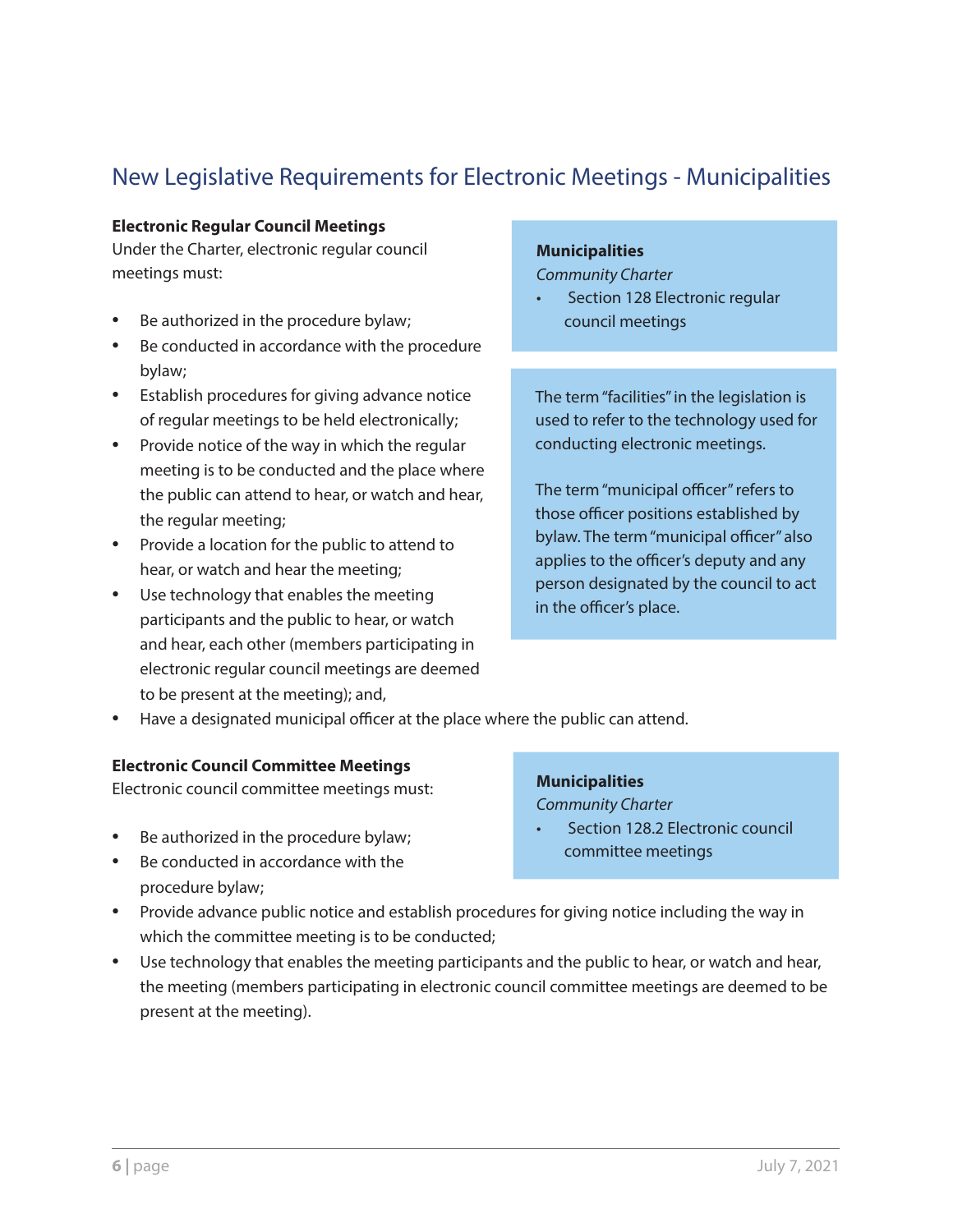# Adapting to the New Requirements for Electronic Meeting

#### **Procedure Bylaw Best Practices for Electronic Meetings**

The choice of when to use the electronic meetings authority (e.g., how often and in what circumstances) and other rules for electronic meetings is up to each local government.

In addition to the legislative requirements, there are some best practices local governments may wish to consider including in their procedure bylaw to support elected officials, staff and the public navigate electronic meetings.

- Describe the circumstances when electronic meetings are permitted (e.g., regular, special, committee, open/closed);
- Provide as much notice as possible if a meeting will be held electronically;
- Provide adequate instructions in the notice so the public knows how to access or participate in the meeting electronically (e.g. provide a teleconference number or a link to the local government website for information on how to watch an audio or video conference);
- Include procedures for shifting from an open to a closed meeting during electronic meetings;
- Outline procedures to determine quorum (and procedures to follow if quorum is lost due to technical difficulties);
- Avoid referring to a specific technology to use for electronic meetings in case it changes;
- Outline the methods for members to make a motion or point of order during the meeting (either in the procedure bylaw or an electronic meeting policy);
- Select and outline the method of taking and verifying votes in the electronic context (e.g. amending bylaws; secret ballot for election of board chair);
- Determine how conflict of interest is dealt with for electronic meetings;
- Provide the process for delegations and the public to participate in electronic meetings and how to deal with members of the public that have not been invited to speak;
- Outline how council or board members may add items to the agenda in an electronic meeting; and,
- Publish the agenda well in advance of meeting date (if possible).

### **Electronic Meeting Policies**

Local governments may decide to include further electronic meeting rules and procedures to guide council and board members, staff and the public in an electronic meetings policy. Local government staff may also want to provide additional training to council or boards on how to chair electronic meetings and the associated electronic meeting policies. Ideas to consider could include:

• Initiate a roll call in alphabetical order at beginning of each meeting to ensure those attending/ watching know who is present;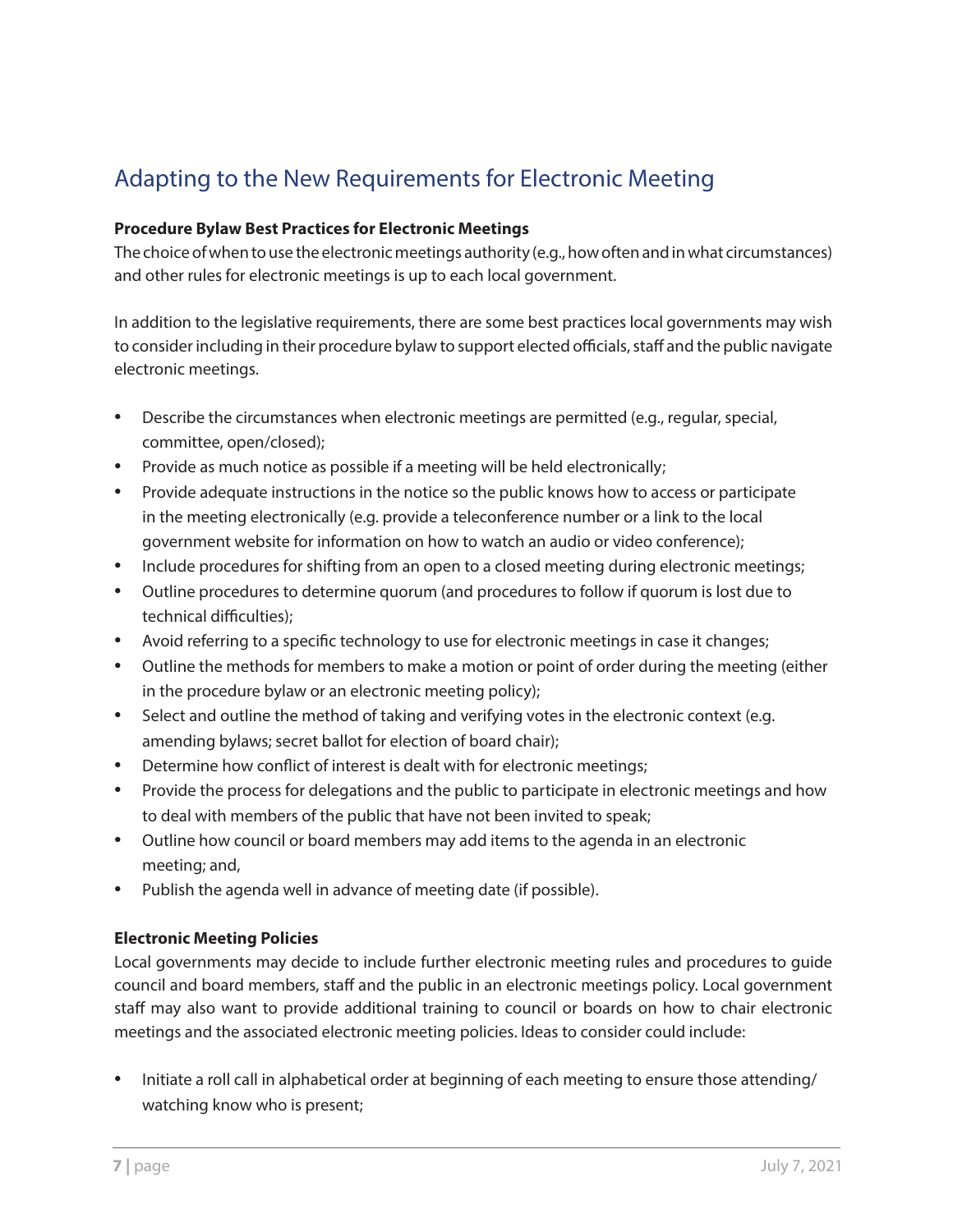- Develop and provide scripts for Chairs to ensure that the rules of voting procedures are stated at the beginning of each meeting so all attendees aware of procedure;
- Determine whether the Chair or Acting Chair must be physically present with the staff in council chambers to determine next steps in the event of a technology failure;
- Outline how to deal with connectivity issues or interruptions to video/audio (e.g. loss of quorum or during voting);
- Discuss where members may attend electronic meetings from (e.g. must be in B.C. or Canada due to FOI concerns);
- Provide clear expectations to members to remain connected throughout the entire meeting and set parameters around when members must be on or off camera or muted;
- Provide information to members on etiquette (e.g. lighting, privacy, use of virtual backgrounds).
- Develop a process the Corporate Officer will use to temporarily remove someone from a meeting due to a declared conflict of interest (e.g. person must disconnect or be placed in waiting room);
- Determine how quorum will be monitored and how it will be determined and recorded that a member is present, has left or returned to the meeting;
- Detail information on how voting will be handled in electronic meetings and how concerns about accuracy of the vote will be dealt with;
	- º how to handle connectivity issues and potential legalities (e.g. when quorum might have been lost or when votes are recorded inaccurately)
	- º how to ensure the public has clear info and managed expectations
- Provide a contact person for the public to contact with technical difficulties (e.g. email or telephone number on local government website and/or in the public notice);
- How staff will assist the chair to recognize council or board members or the public who may want to speak;
- If livestreaming ensure a staff member outside of the meeting checks and confirms that the livestream is working; and,
- Describe what will be used for backup technology if it fails during a meeting (e.g. regular phone conference line)

### **Aligning Corporate Policies and Procedures**

Local governments may have supporting policies and procedures to review and amend to align with procedure bylaw amendments for electronic meetings. Electronic meeting policies can contain more details about electronic meeting processes and the technology used than the procedure bylaw itself. Having these details set out in policy may in turn help increase transparency, openness, accountability and consistency around electronic meetings.